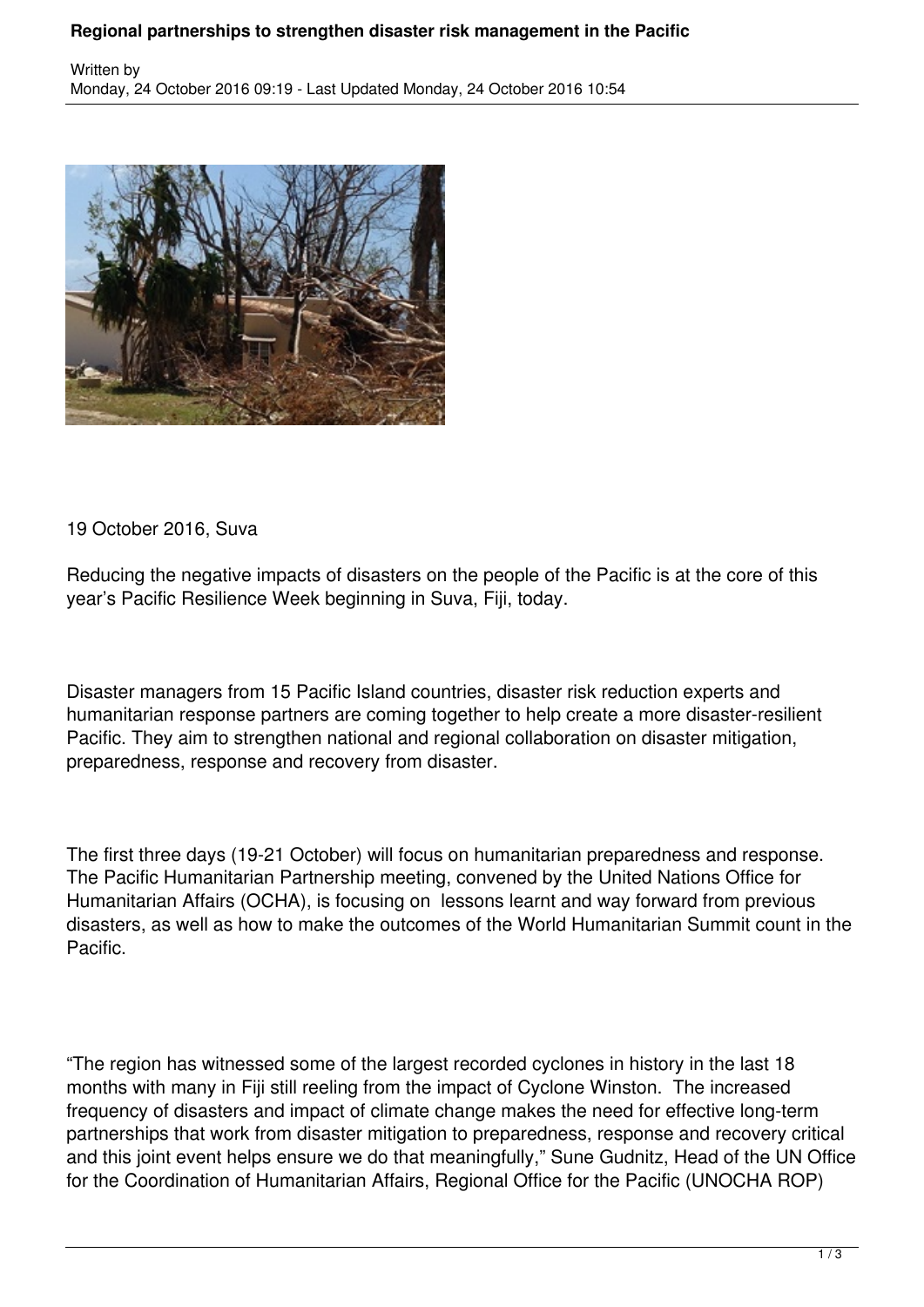said.

The three-day Pacific Platform for Disaster Risk Management (24-26 October) will follow. Dr. Robert Glasser, the Special Representative of the UN Secretary-General (SRSG) for Disaster Risk Reduction, will attend. The annual Platform represents a unique opportunity for governments and partners to reaffirm their commitment to implement the Sendai Framework for Disaster Risk Reduction 2015-2030, agreed last year by the governments of the world.

"The focus of the Platform this year will be to understand the real community impact of both disaster and climate change. We need to support the region to become more resilient through the use of real world experiences. Focusing on implementing both the Sendai Framework and the Framework for Resilient Development in the Pacific (FRDP) will help guide effective support to build safer communities," Timothy Wilcox, Pacific Sub Regional Coordinator for the UN Office for Disaster Risk Reduction (UNISDR) said.

Pacific Resilience Week will end with the Pacific Community (SPC) hosting its annual Regional Steering Committee for the ACP-EU Building Safety and Resilience in the Pacific (BSRP) project, one of the largest disaster resilience projects working with 15 countries across the region. This year the RSC will focus on the strategic direction and critical needs of disaster management into the future whilst reviewing the work of the BSRP project and the final phase of implementation for the project.

"The people of the Pacific know what being vulnerable to disaster and climate change feels like because they face these hazards regularly. It is critical that the scientific and technical support offered to create a safer Pacific is led by these countries with the support of agencies like SPC. Bringing the key partners in the disaster risk management environment together to agree on a joint way forward ensures we are working with and supporting countries in the most effective way," SPC Deputy Director-General, Dr Audrey Aumua said.

Participants attending the week of events includes National Disaster Management Office (NDMO) Directors from 15 Pacific Island countries, senior government representatives, members of the diplomatic corps, UN agencies, Red Cross movement, humanitarian organizations including civil society, faith based groups, the private sector and community groups.

The event will run for a total of 10 days (19-27 October) at the Holiday Inn, Suva.

Media Contacts:

UNOCHA Pacific Humanitarian Partnership Meeting